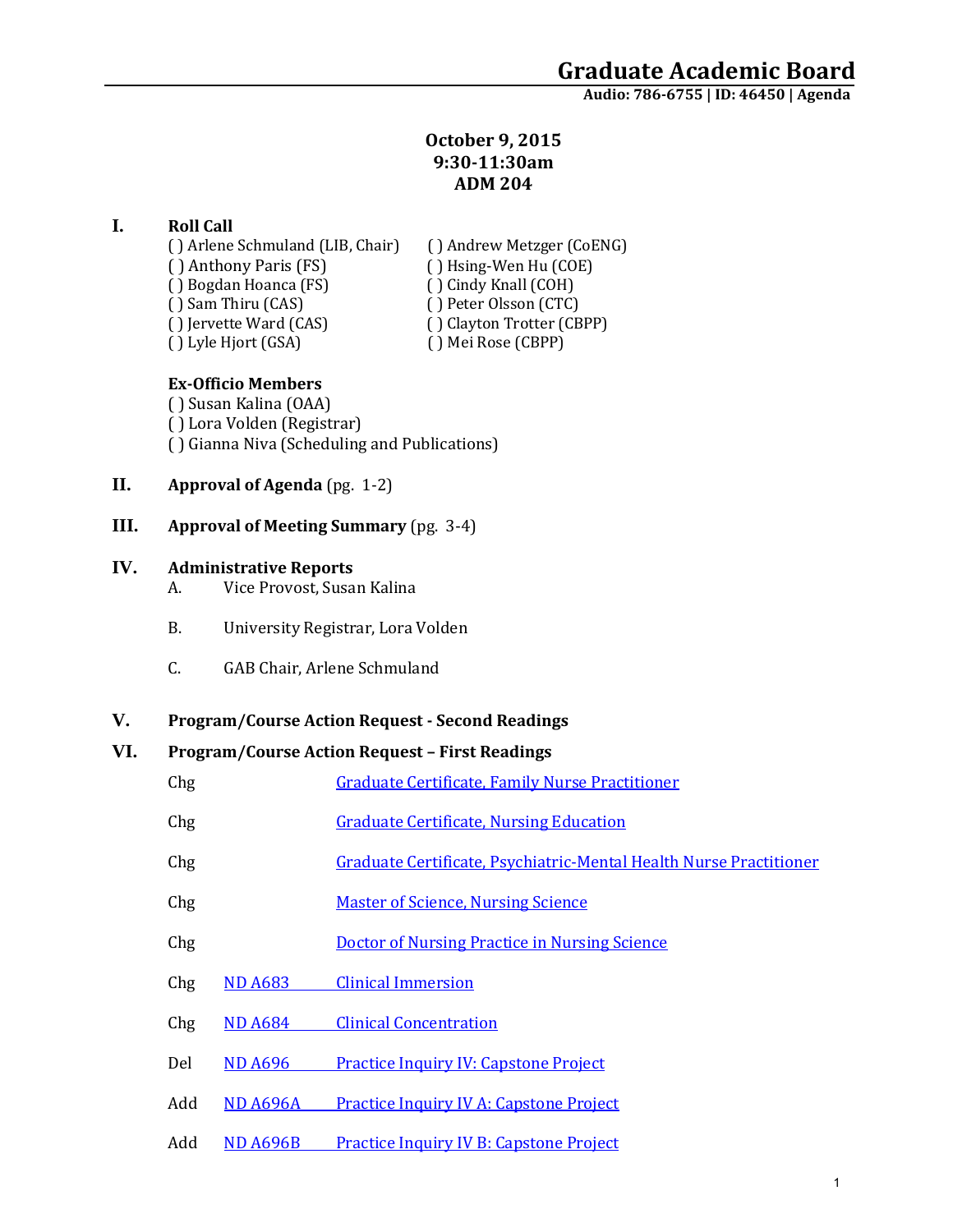| Add | <b>ND A696C</b>  | <b>Practice Inquiry IV C: Capstone Project</b>                                           |
|-----|------------------|------------------------------------------------------------------------------------------|
| Del | <b>NS A631</b>   | <b>Family Nurse Practicioner Focus on Women's Health and Obstetrics I</b>                |
| Del | <b>NS A632</b>   | <b>Family Nurse Practitioner Focus on Pediatrics I</b>                                   |
| Del | <b>NS A635</b>   | Family Nurse Practitioner Focus on Women's Health and Obstetrics II                      |
| Del | <b>NS A636</b>   | <b>Family Nurse Practitioner Focus on Pediatrics II</b>                                  |
| Chg | <b>NS A640</b>   | <b>Teaching and Learning in the Professional Context</b>                                 |
| Chg | <b>NS A641</b>   | Developing Curriculum for the Professions                                                |
| Chg | <b>NS A643</b>   | <b>Course and Curriculum Evaluation for Professionals</b>                                |
| Chg | <b>NS A644</b>   | <b>Technology for Learning and Collaboration</b>                                         |
| Chg | <b>NS A647</b>   | <b>Evidence-Based Practicum</b>                                                          |
| Chg | <b>NS A699</b>   | <b>Thesis</b>                                                                            |
| Add | <b>EE A672</b>   | <b>Advanced Linear Systems</b>                                                           |
| Chg | <b>EDSE A635</b> | Universal Design for Learning: Differentiation of Instruction for All<br><b>Learners</b> |

- **VII. Old Business**
- **VIII. New Business**
- **IX. Informational Items and Adjournment**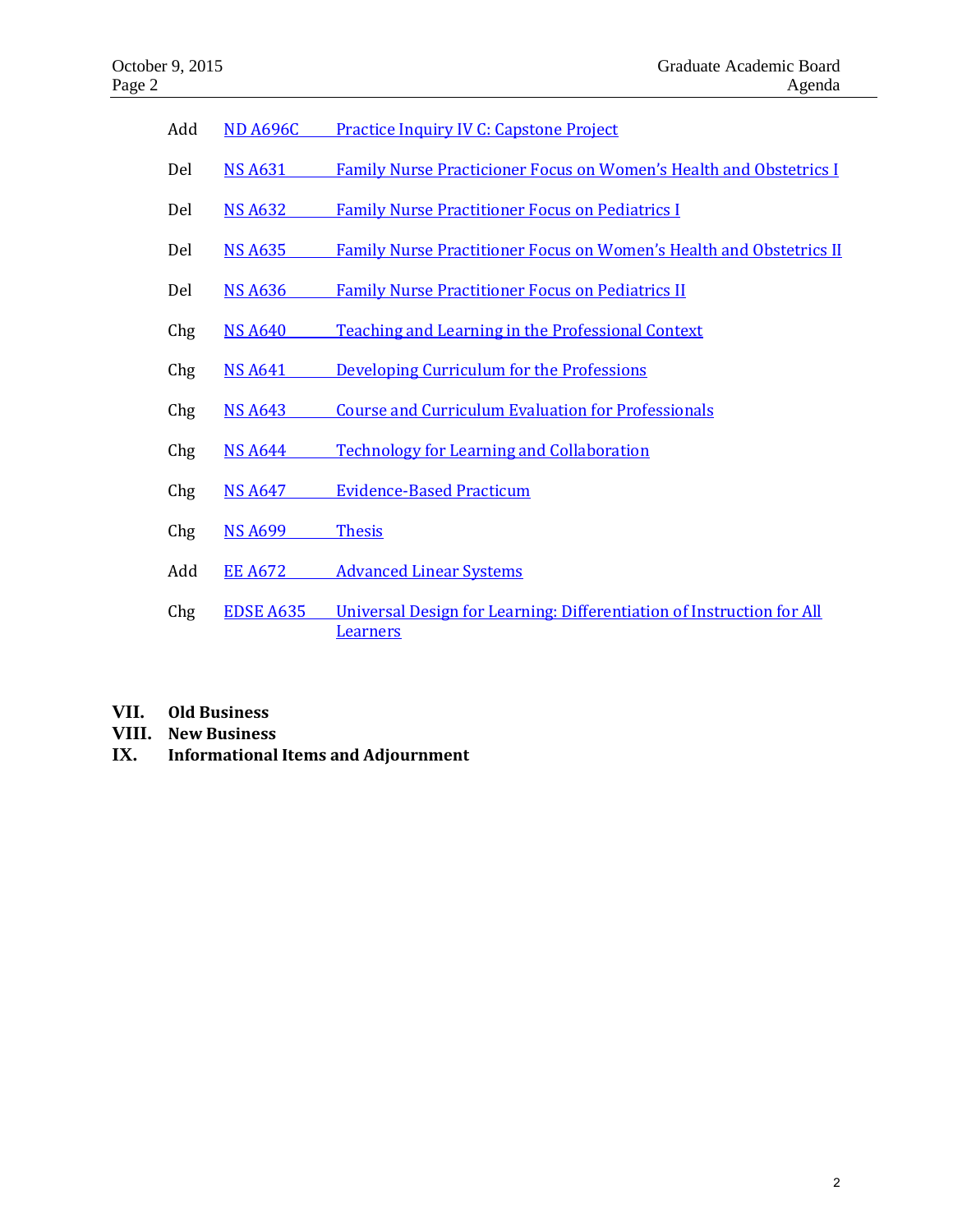# **August 28, 2015 9:30-11:30am ADM 204**

### **I. Roll Call**

(x) Arlene Schmuland (LIB, Chair) (e) Hsing-Wen Hu (COE)<br>(x) Anthony Paris(FS) (x) Cindy Knall (COH) (x) Anthony Paris(FS) (x) Cindy Knall (COH)<br>(e) Bogdan Hoanca (FS) (x) Peter Olsson (CTC) (e) Bogdan Hoanca (FS)<br>(x) Jervette Ward (CAS) (x) Sam Thiru (CAS)

(x) Clayton Trotter (CBPP)

### **Ex-Officio Members**

(x) Susan Kalina (OAA) (x) Lora Volden (Registrar) (x) Gianna Niva (Scheduling and Publications)

- **II. Approval of Agenda** (pg. 1) *Approved*
- **III. Approval of Meeting Summary** (pg. 2) *Approved*

### **IV. Administrative Reports**

#### **A. Vice Provost, Susan Kalina**

*Recognized the efforts of David Yesner over these past seven years Thanked Arlene Schmuland for her service and commitment as chair Discussed the annual Academic Assessment Seminar being held September 11th in Library 307. The board will not be meeting this date to allow members the opportunity to attend.* 

### **B. University Registrar, Lora Volden**

*CIM has been launched and trainings are scheduled over the next few months.* 

#### **C. GAB Chair, Arlene Schmuland**

#### **D. Graduate Student Association – Elisa Mattison**

*A new virtual new graduate student orientation will be posted soon on the GS and UAA Orientation websites*

*Graduate student health insurance enrollment will be uploaded and sent to United Healthcare Friday, September 11th. Please encourage all graduate assistants to come in as soon as possible. All coverage for claims purposes began August 24.* 

*We are still waiting for final premium amounts to be approved by the state of Alaska. First Graduate Council meeting is Sept 18th in RH. Check GC webpage for agenda and minutes from last April. If anyone has issues for GC to address this year, please contact David Stevenson in Creative Writing; he is chair for at least the September meeting. Due to budget cuts, the Graduate School is dropping its membership in the Council of Graduate Schools for 2016. We are still members of the Western Association of Graduate Schools, a regional affiliate of CGS. Elisa will continue to be on both CGS and WAGS boards until March 2016.*

*Dean Wisniewski will be attending the GLACIER conference next week.*